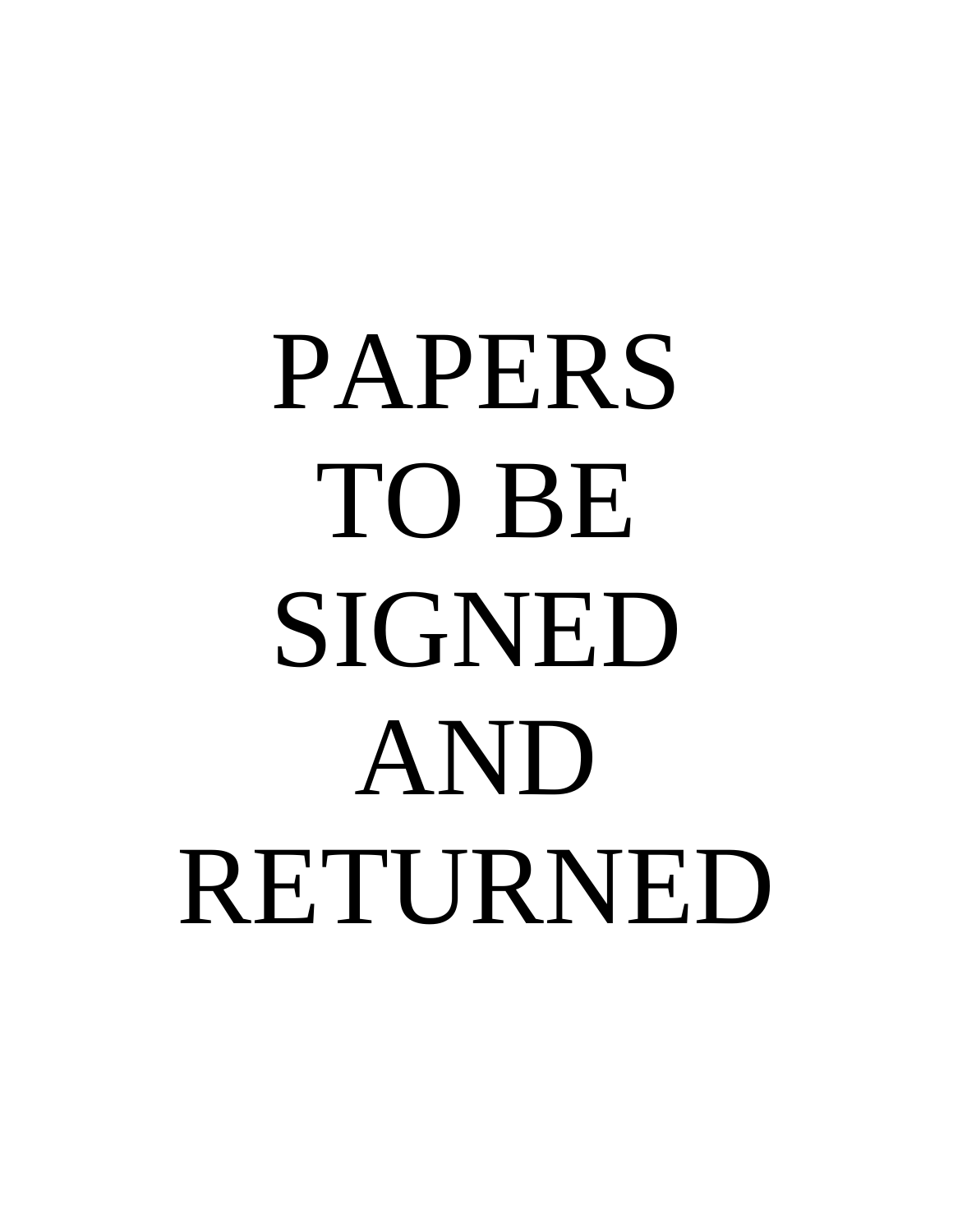## **MVCA NURSERY/PRESCHOOL ENROLLMENT APPLICATION**

| Name of church attended and the state of church attended and the state of church attended |                                                                                                                                                                                           |
|-------------------------------------------------------------------------------------------|-------------------------------------------------------------------------------------------------------------------------------------------------------------------------------------------|
| Whom to notify if parents can not be reached                                              |                                                                                                                                                                                           |
| Persons & phone #'s authorized to pick up child (please use back of sheet if needed)      |                                                                                                                                                                                           |
|                                                                                           |                                                                                                                                                                                           |
|                                                                                           |                                                                                                                                                                                           |
| registration and activity fees are non-refundable.                                        | The above listed information is, to the best of my knowledge, true and correct. I hereby make<br>application to enroll my child at Mountain View Christian Academy. I understand that the |
| Signature of Parent/Guardian                                                              |                                                                                                                                                                                           |
|                                                                                           |                                                                                                                                                                                           |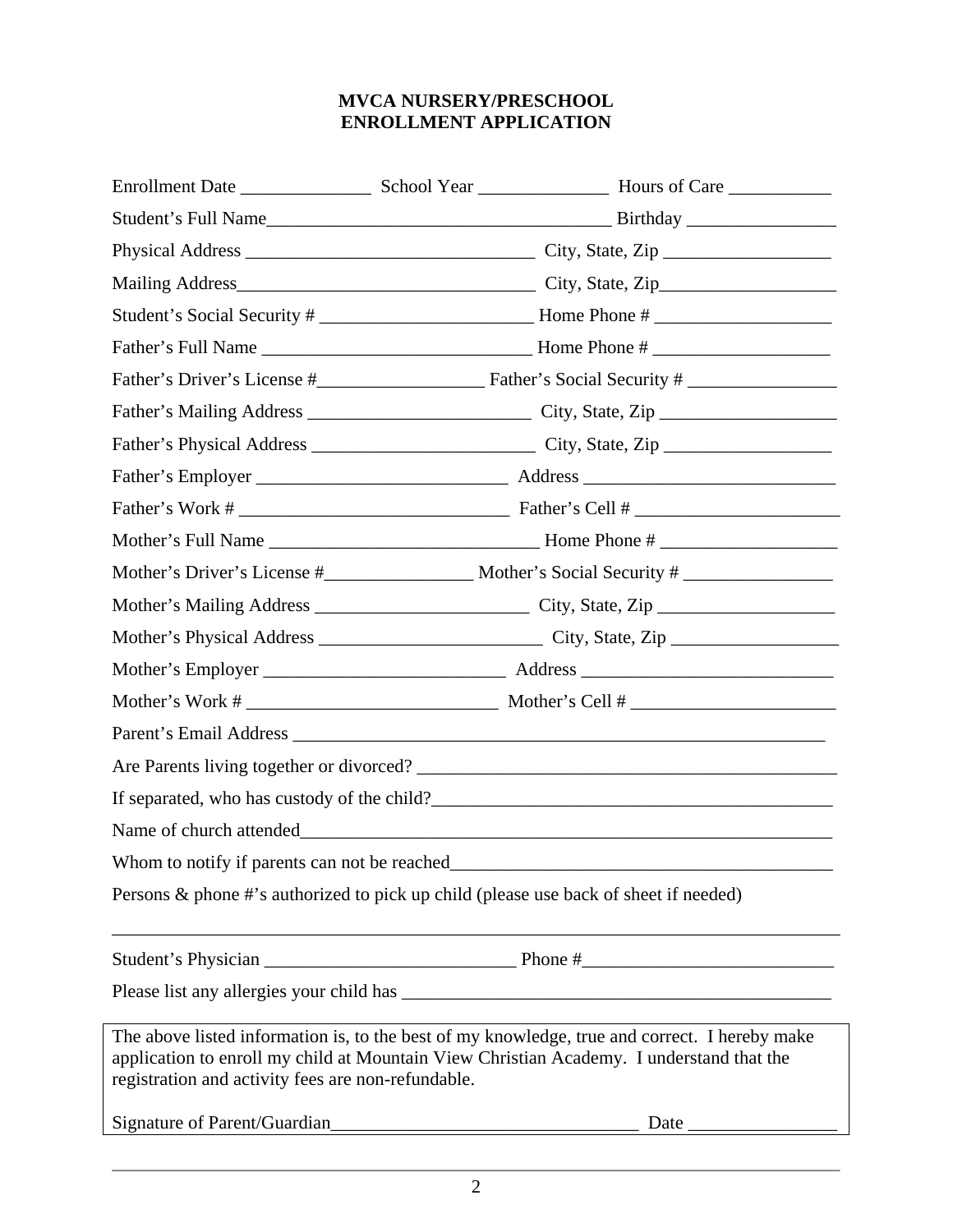#### **MVCA NURSERY/PRESCHOOL MEDICAL INFORMATION**

**IT IS MANDATORY** that pupils who show symptoms of communicable diseases be excluded from class until readmission is acceptable to the Church's Educational leaders. Your cooperation will be greatly appreciated. Thank you!

| Student's Full Name | Date              |
|---------------------|-------------------|
| <b>Birthday</b>     | Social Security # |

**Medical History** (Please check if your child has or has had any of the following and the dates he/she was affected)

|                      |                                                                                          | Polio                                                               |
|----------------------|------------------------------------------------------------------------------------------|---------------------------------------------------------------------|
|                      |                                                                                          |                                                                     |
| AIDS                 | Rheumatic Fever                                                                          | Heart Disease                                                       |
|                      | Asthma Chicken Pox Diabetes                                                              |                                                                     |
|                      | Hay Fever Pheumonia Discharging Ears                                                     |                                                                     |
|                      | Syphilis Gonorrhea Allergies                                                             |                                                                     |
|                      |                                                                                          | 4 or more colds each year<br>Fainting Spells<br>Thearing Difficulty |
|                      |                                                                                          |                                                                     |
|                      | Poor Vision<br>Frequent Urination                                                        | Shortness of Breath                                                 |
|                      |                                                                                          |                                                                     |
|                      |                                                                                          | Frequent Sties                                                      |
|                      | Speech Difficulty_________________ Nose Bleeds________________ Growing Pains____________ |                                                                     |
| Crippling Conditions |                                                                                          |                                                                     |

**Personal Record** (Please answer the following)

| Is he/she shy? $\angle$       | Overactive?  | Bite fingernails?                        |  |
|-------------------------------|--------------|------------------------------------------|--|
| Does he/she suck their thumb? |              | Have excessive fears?                    |  |
| Have temper tantrums?         | Like school? | Eat breakfast?                           |  |
| Play well with others?        |              | When is his/her bedtime?<br>Rising time? |  |

## **AGREEMENT**

In case of dire medical emergency when I can not be reached, I hereby give the Director(s) of Mountain View Christian Academy permission to obtain emergency medical care for my child, with any doctor or hospital of their choice. In case of a lesser emergency, I would prefer my child's physician. I accept the policy regulations of this school and release it and its director(s) from any liability for injuries or illness resulting from conditions or circumstances beyond their control.

Signature of Parent / Guardian Date

\_\_\_\_\_\_\_\_\_\_\_\_\_\_\_\_\_\_\_\_\_\_\_\_\_\_\_\_\_\_\_\_\_\_\_\_ \_\_\_\_\_\_\_\_\_\_\_\_\_\_\_\_\_\_\_\_\_\_\_\_\_\_\_\_\_\_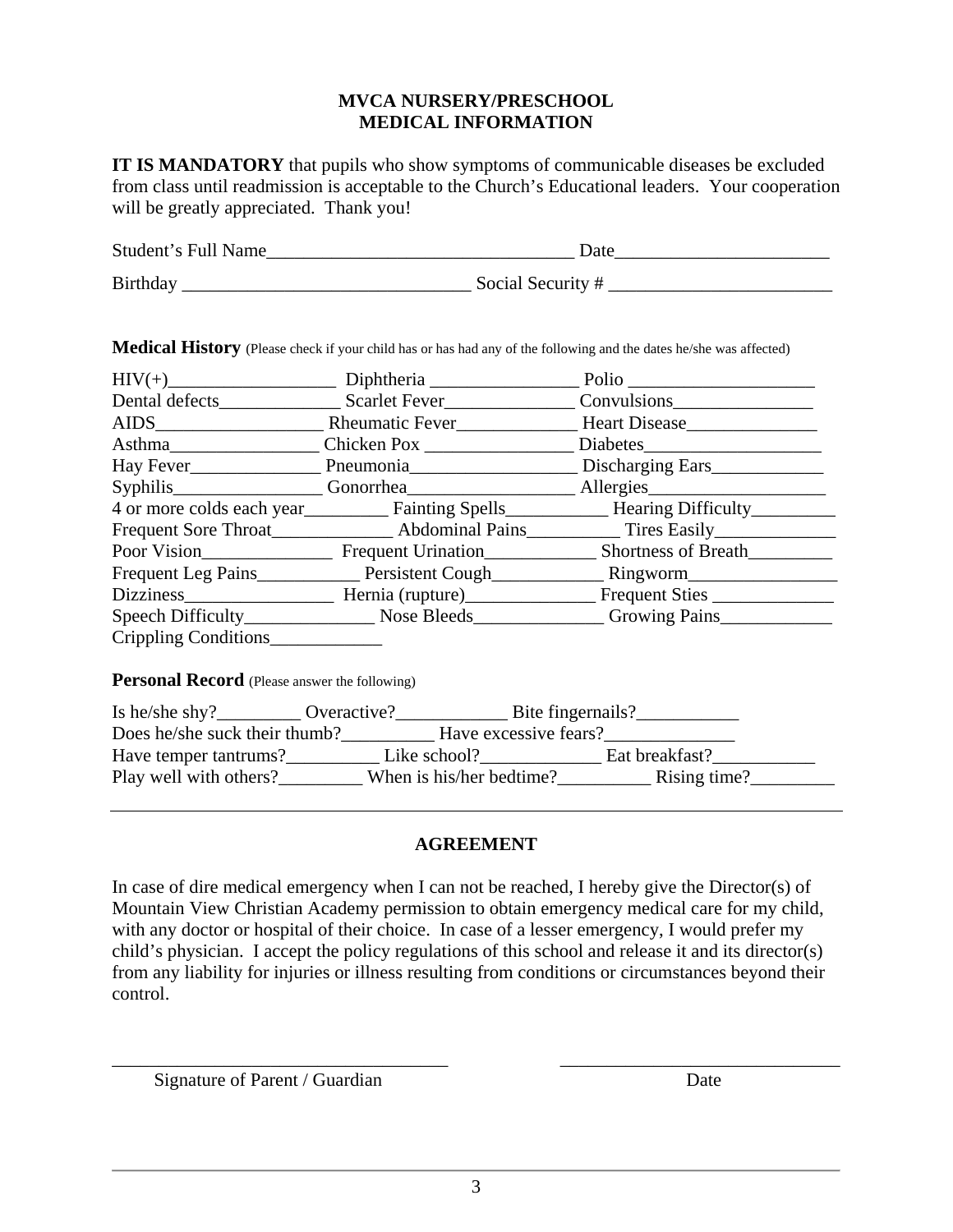#### **MVCA NURSERY/PRESCHOOL REALEASE AND CONSENT FORM**

I, the undersigned, for and in consideration of my child being permitted to attend Mountain View Christian Academy:

- Certify that I have read and will abide by the policies stated in the Preschool Handbook.
- Do hereby grant permission to use any photography/videography of my child.
- Understand that my child's classroom is equipped with cameras so that the Administrator may monitor the classroom at any time.
- In case of serious emergency or illness, when the parent cannot be reached immediately, hereby authorize the provider to obtain emergency medical care.
- Understand that the policy of MVCA is to make no refunds on registration and activity fees.
- Understand the financial responsibilities that are mine upon my child's enrollment and agree to comply with all policies regarding tuition in advance, earned vacation discounts, illness or late fees on all delinquent payments.
- Give my permission for my child to take part in all school activities, including sports and school sponsored trips away from the school premises and absolve the school from liability to me or my child at school or during any school activity.
- Understand that conferences will be held upon request by a teacher or parent. I will bring to the director(s)' attention any special problems or needs my child may have; as well as any problems regarding my child.

\_\_\_\_\_\_\_\_\_\_\_\_\_\_\_\_\_\_\_\_\_\_\_\_\_\_\_\_\_\_\_\_\_\_\_\_\_\_\_\_\_\_\_ \_\_\_\_\_\_\_\_\_\_\_\_\_\_\_\_\_\_\_\_\_\_\_\_\_\_\_\_\_

Signature of Parent / Guardian Date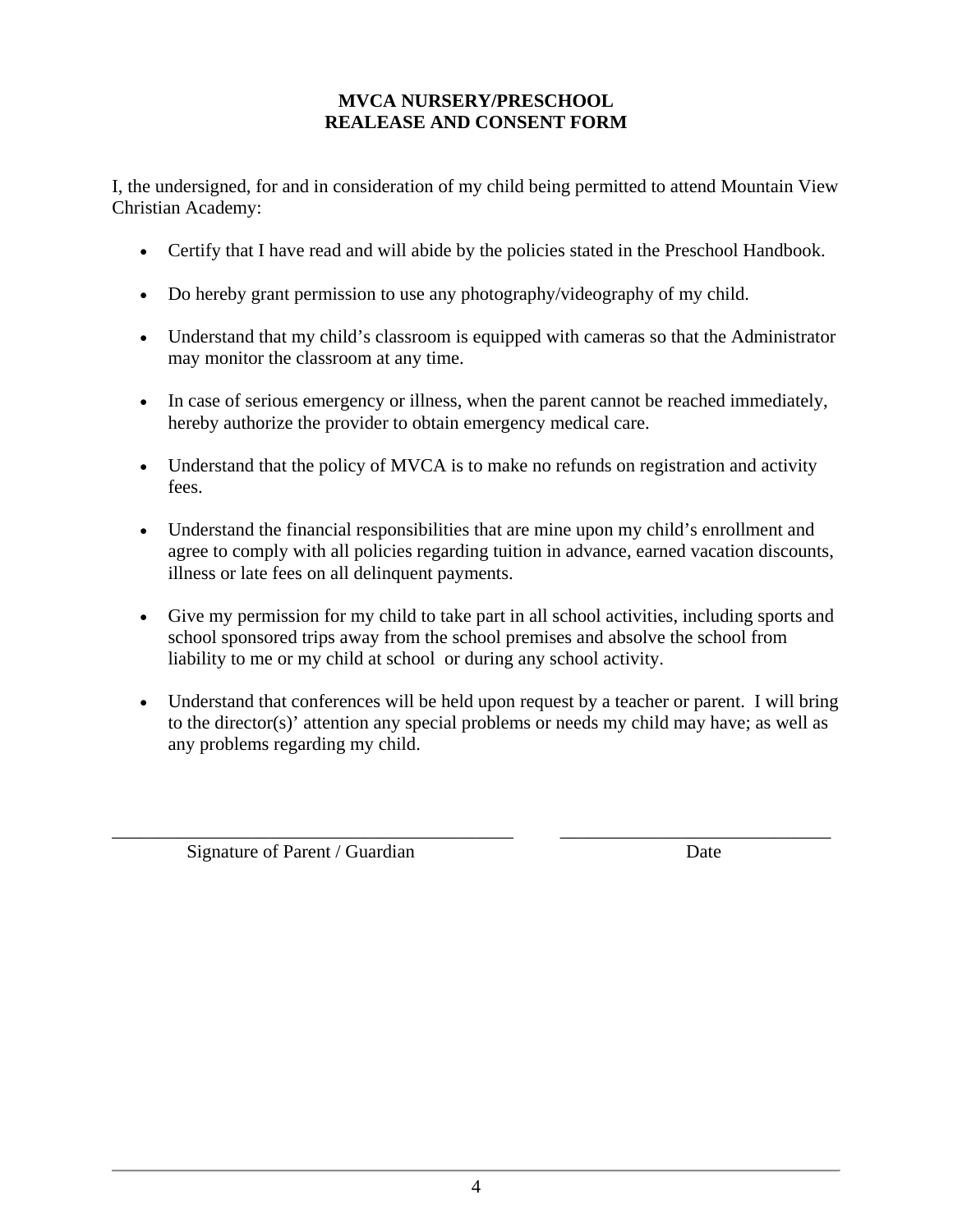#### **MVCA NURSERY/PRESCHOOL PAYMENT CONTRACT**

The registration fee of \$100.00 for Nursery through K4 must be paid at registration in order to hold your child's spot. The \$100.00 activity/snack fee is also due at registration.

#### **The registration fee and activity fee are recurring amounts. They are due once a year in August. NO EXCEPTIONS WILL BE MADE!**

The first month's tuition is due on or before the first day of attendance. Tuition will be charged to your account at the beginning of each week. You have the option to pay your account weekly, bi-weekly or monthly. There will be a \$10.00 late fee per child added to any account that has not had a payment made by the 10<sup>th</sup> day of the month. No child will be allowed to attend if the **balance is held over 30 days.** 

A student will not be allowed to re-register at MVCA if there is an unpaid balance left on the account from the previous school year. The account MUST BE current before registration. **NO EXCEPTIONS WILL BE MADE!** 

If a student is withdrawn after the  $1<sup>st</sup>$  day of the month, the entire month's tuition is still due and payable. This includes any late fees, or other unresolved fees or charges that may accumulate on the account.

There will be a \$30.00 service charge for all NSF returned checks.

## **It is imperative that tuition be paid in a timely manner as this is the primary source of funding for teacher salaries.**

Please indicate which payment plan you will follow.

Monthly (Due on the  $1<sup>st</sup>$ )

 $\frac{1}{\text{Bi-Weakly (Due on the 1st \& 15}^{\text{th}})}$ 

\_\_\_\_\_\_\_\_\_\_\_ Weekly (Due every Monday)

My child will be enrolled at MVCA as:

\_\_\_\_\_\_\_\_\_\_\_ A full-time student (4-5 days per week)

\_\_\_\_\_\_\_\_\_\_\_ A part-time student (1-3 days per week)

I have read, understand and agree to abide by this tuition payment contract. I have indicated the above payment plan that I will follow.

\_\_\_\_\_\_\_\_\_\_\_\_\_\_\_\_\_\_\_\_\_\_\_\_\_\_\_\_\_\_\_\_\_\_\_\_\_\_\_\_\_\_ \_\_\_\_\_\_\_\_\_\_\_\_\_\_\_\_\_\_\_\_\_\_\_\_

Signature of Parent / Guardian Date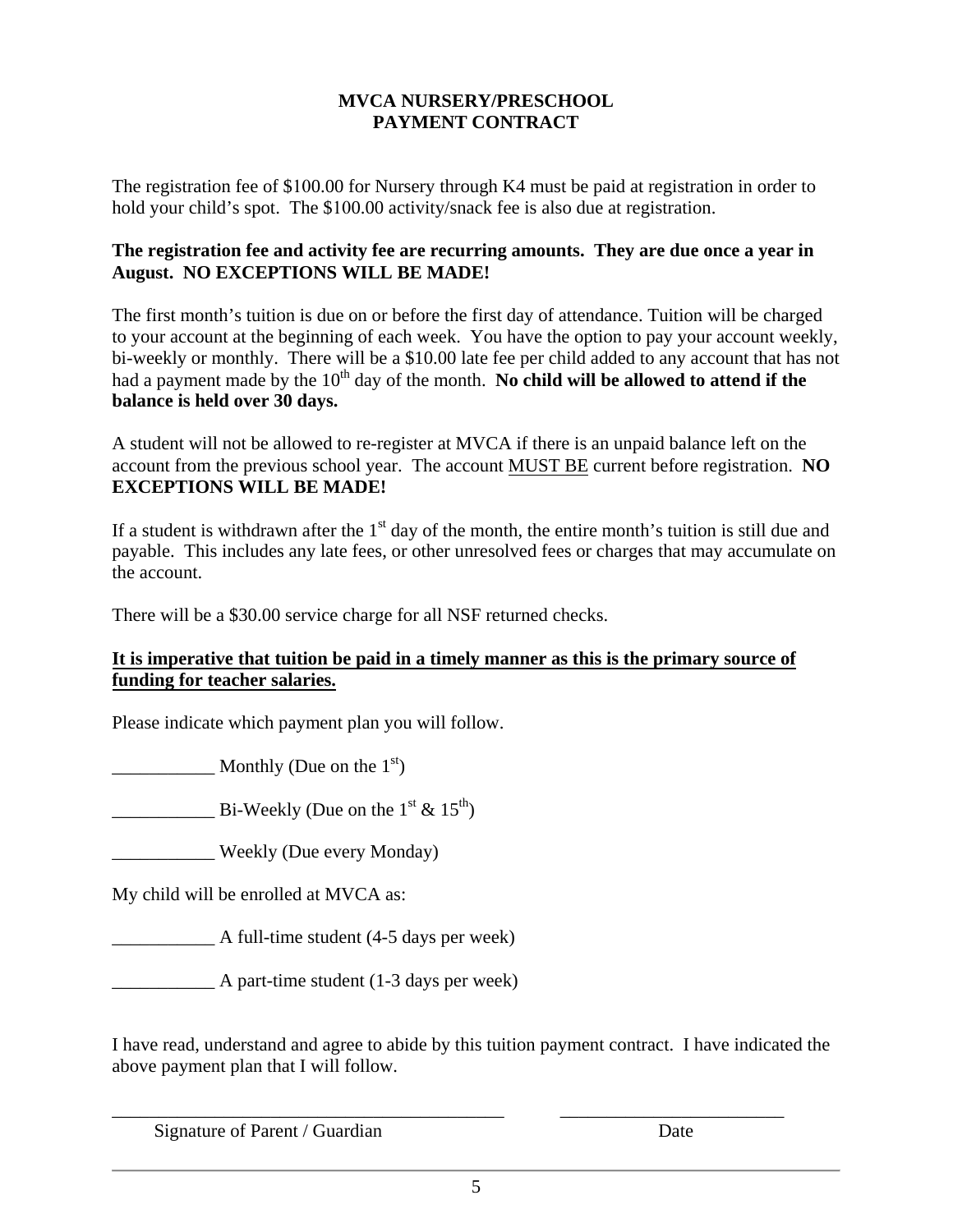# **AFFIDAVIT FOR PARENT / GUARDIAN**

## STATE OF ALABAMA COUNTY OF JACKSON

Before me, a Notary Public in and for said State and County, appeared

\_\_\_\_\_\_\_\_\_\_\_\_\_\_\_\_\_\_\_\_\_\_\_\_\_\_\_\_\_\_\_\_ known to me, after being duly sworn or (Parent's Name)

affirmed to state as follows:

The Affiant is the parent or legal guardian of the minor child

\_\_\_\_\_\_\_\_\_\_\_\_\_\_\_\_\_\_\_\_\_\_\_\_\_\_\_\_\_\_; the Affiant has been notified by a

(Child's Name)

representative of Mountain View Christian Academy, that said Church/School has

filed notice with and is exempt under law from regulation by the Department of

Human Resources.

Affiant (Parent's Name)

\_\_\_\_\_\_\_\_\_\_\_\_\_\_\_\_\_\_\_\_\_\_\_\_\_\_\_\_\_\_\_\_\_\_

Sworn to and subscribed before me This \_\_\_\_\_\_\_\_\_\_\_\_ day of 20\_\_\_\_\_\_.

\_\_\_\_\_\_\_\_\_\_\_\_\_\_\_\_\_\_\_\_\_\_\_\_\_\_\_\_\_ NOTARY PUBLIC My Commission expires: